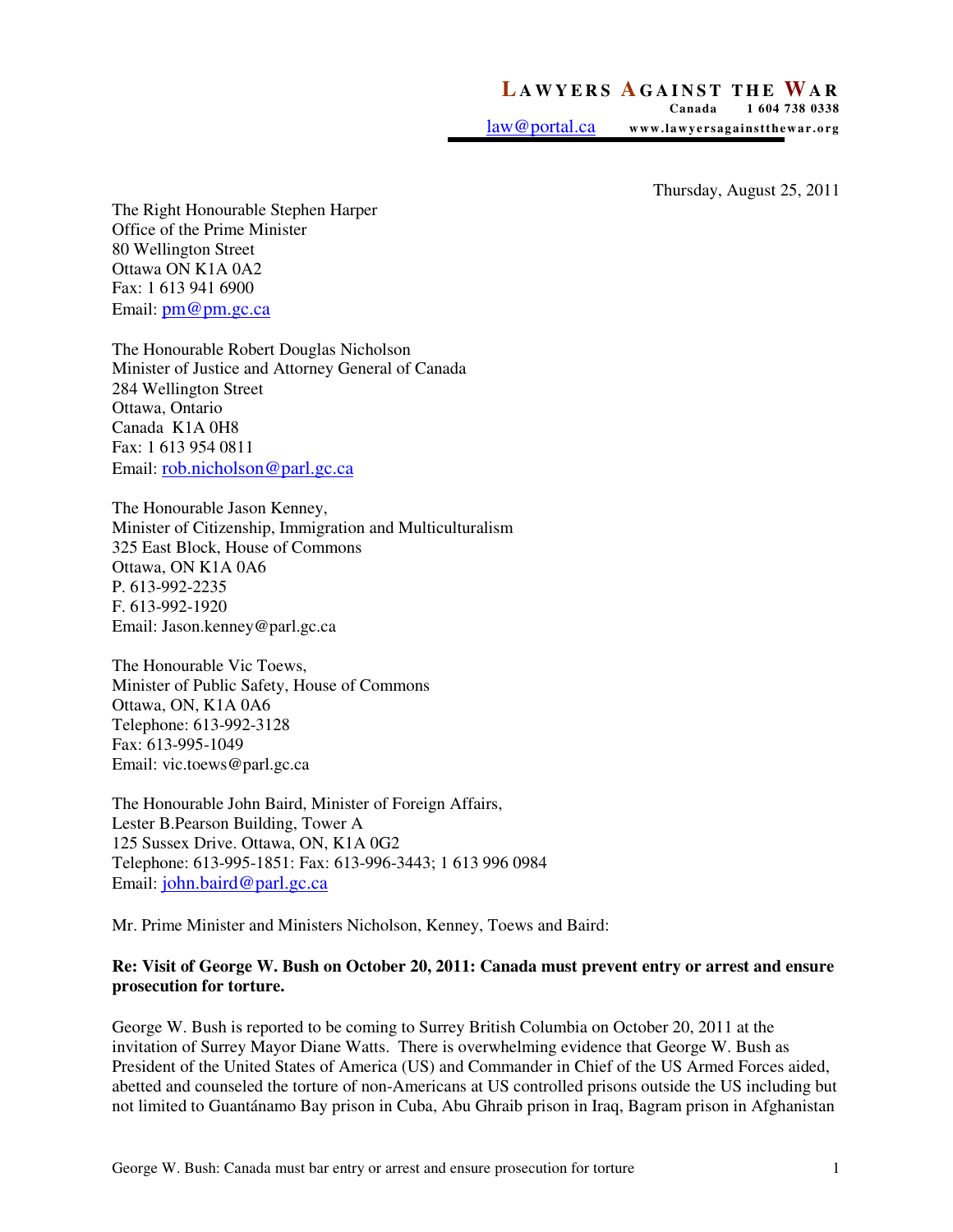other places. This letter of complaint focuses on torture allegations while acknowledging evidence of other war crimes and crimes against humanity carried out by the Bush administration.

We are writing to report that:

- George W. Bush, former President of the United States and Commander is Chief of the Armed Forces, is inadmissible to Canada under the *Immigration and Refugee Protection Act* (IRPA), section 35(1)(a) because of overwhelming evidence that he has 'committed, outside Canada, torture and other offences referred to in sections 4 to 7 of the *Crimes against Humanity and War Crimes Act*   $(CAHWC)^1$ ; and,
- the George W. Bush Administration is known to have engaged in "systematic or gross human rights violations, or a war crime or a crime against humanity within the meaning of subsections 6(3) to (5) of the CAHWC.

We are writing to request that you act immediately to ensure that :

- *George W. Bush is barred entry from Canada under the IRPA; or,*
- *On entering Canada, George W. Bush is arrested to ensure that he will not receive safe haven from prosecution for torture either in Canada or by returning the United States; and,*
- *Canada initiates a prosecution for torture of George W. Bush or extradites him to be prosecuted in a jurisdiction willing and able to prosecute him for torture.*

We request that you also ensure that the RCMP War Crimes Section immediately takes the following steps:

- begin an investigation of George W. Bush for aiding, abetting and counseling torture between November 13, 2001 and November 2008 at Guantánamo Bay prison in Cuba, Abu Ghraib prison in Iraq, Bagram prison in Afghanistan and other places; and,
- acknowledge that the George W. Bush administration is a " government that has engaged in torture and other war crimes and crimes against humanity and therefore G.W. Bush, as former President, is also inadmissible under section 35(1)(b) of the IRPA.

Canada has a legal duty to deny safe haven from prosecution to anyone suspected of torture, committed anywhere against any persons. Under the *Immigration and Refugee Protection Act* (s. 35) anyone suspected of involvement in torture must be denied entry to Canada. Once a suspect enters the country, Canada then has a legal obligation to ensure that suspect is prosecuted, if not in Canada, in a jurisdiction willing and able to do so. Discharge of this duty usually would require the arrest and detention of the suspect to prevent the suspect from escaping to a jurisdiction willing to provide safe haven from prosecution. Given that US Attorney General has declared and demonstrated a refusal to prosecute Bush for torture, if Bush is allowed entry, Canada's initial duty would be first to prevent him returning to safe haven in the U.S.<sup>2</sup> and then to ensure his prosecution either here or elsewhere.

 $\overline{a}$ 1 Under sections 4 to 7 of the *Crimes Against Humanity and War Crimes Act* (S.C. 2000, chap. 24) crimes against humanity include murder, enforced disappearance, deportation, imprisonment, torture and imprisonment or other severe deprivation of physical liberty in violation of fundamental rules of international law, committed against any civilian population or any identifiable group. War crimes include willful killing, torture and inhuman treatment, unlawful confinement and willfully depriving a prisoner of war or other protected person of fair trial rights.

<sup>2</sup> U.S. Attorney General Eric Holder has refused to consider torture investigations or prosecution of Bush administration officials.

George W. Bush: Canada must bar entry or arrest and ensure prosecution for torture 2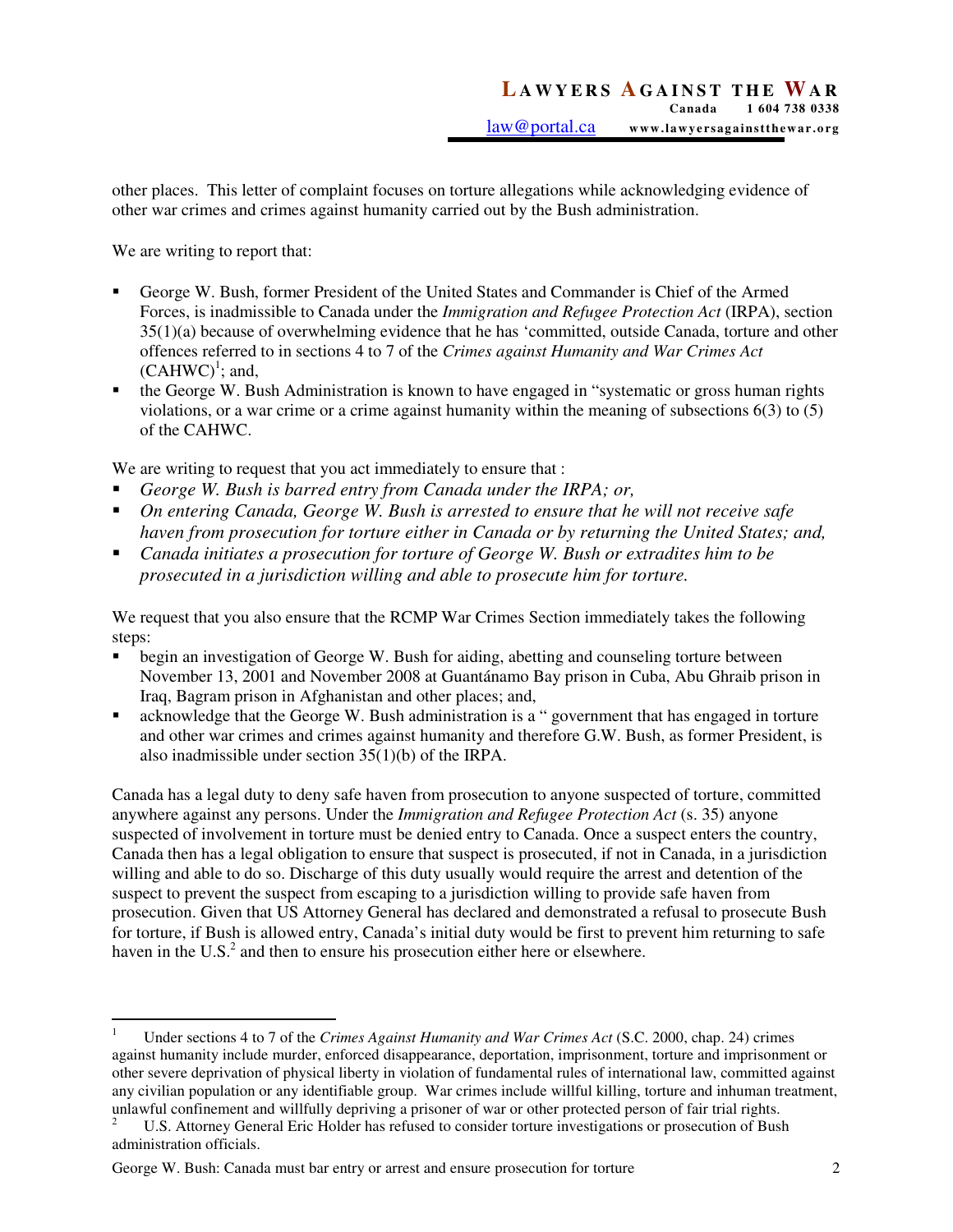Canadian courts have recognized that the duty to deny safe haven from prosecution cannot be mitigated in the case of grave and heinous crimes such as torture. Inadmissibility under the IRPA is established when there are "reasonable grounds to believe" the foreign national—in this case George W. Bush--has engaged in torture or other international crimes. The Supreme Court of Canada has ruled that reasonable grounds are, "something more than suspicion but less than...proof on the balance of probabilities."<sup>3</sup> As torture is considered a grave and heinous crime, "the full application of s. 35 of the IRPA cannot be mitigated."<sup>4</sup> There is therefore no discretion to provide Bush safe haven from prosecution during a stay, however brief, in Canada.

The law prohibits treating torture as legal—which Canadian authorities would have to do to either allow Bush entry or on entry, to forbear from arresting and ensuring prosecution here or in another jurisdiction.

Canada's legal duties to prevent and punish torture wherever, by whoever and against whomever committed and to deny suspects safe haven from prosecution arise under a variety of binding instruments including the: *Rome Statute of the International Criminal Court* (Rome Statute), *Convention against torture and other Cruel, inhuman or degrading treatment or punishment* (CAT), Geneva Conventions (GCs), *Crimes against Humanity and War Crimes Act* (CAHWCA) and the *Criminal Code of Canada*  (Criminal Code). Canada's jurisdiction to prosecute George W. Bush for torture is triggered if: George W. Bush enters Canada; and/or, a victim of the alleged torture (Omar Khadr) is a Canadian citizen.

## **Evidence of Torture**

6

Evidence of G.W. Bush's complicity in torture is overwhelming. As stated by Maj. General Antonio M. Taguba, author of the U.S. Army's 2004 internal report on Abu Ghraib,

"… the Commander-in-Chief [Bush] and those under him authorized a systematic regime of torture…. After years of disclosures by government investigations, media accounts, and reports from human rights organizations, there is no longer any doubt as to whether the current [Bush] administration has committed war crimes. The only question that remains to be answered is whether those who ordered the use of torture will be held to account."<sup>5</sup>

Many people aware of the evidence and the law have concluded that the available evidence establishes conclusively that George W. Bush and other members of the Bush Administration committed torture (and other war crimes and crimes against humanity) and therefore states now have a duty to condemn, investigate, prosecute and punish those crimes. Following are a sample of conclusions and remarks by a variety of such people. Comprehensive lists of evidence are readily available from a variety of sources and will be provided on request.

In July 2004 the International Committee of the Red Cross concluded that the American military had used interrogation techniques tantamount to torture on prisoners in Guantánamo Bay.<sup>6</sup>

 3 *Mugesera v Canada*, [2005] 2 S.C. R. 100 , para. 114

<sup>4</sup> Varela v. Canada (Minister of Citizenship and Immigration), [2009] 1 FCR 605 at para. 44.

<sup>5</sup> Maj. General Antonio M. Taguba (USA-Ret.), Preface to *Broken Laws, Broken Lives: Medical Evidence of Torture by U.S. Personnel and its Impacts,* A Report by Physicians for Human Rights, June 2008. http://brokenlives.info/?page\_id=69

Neil A. Lewis, *Red Cross Finds Detainee Abuse in Guantánamo,* New York Times, 30 Nov. 2004.

George W. Bush: Canada must bar entry or arrest and ensure prosecution for torture 3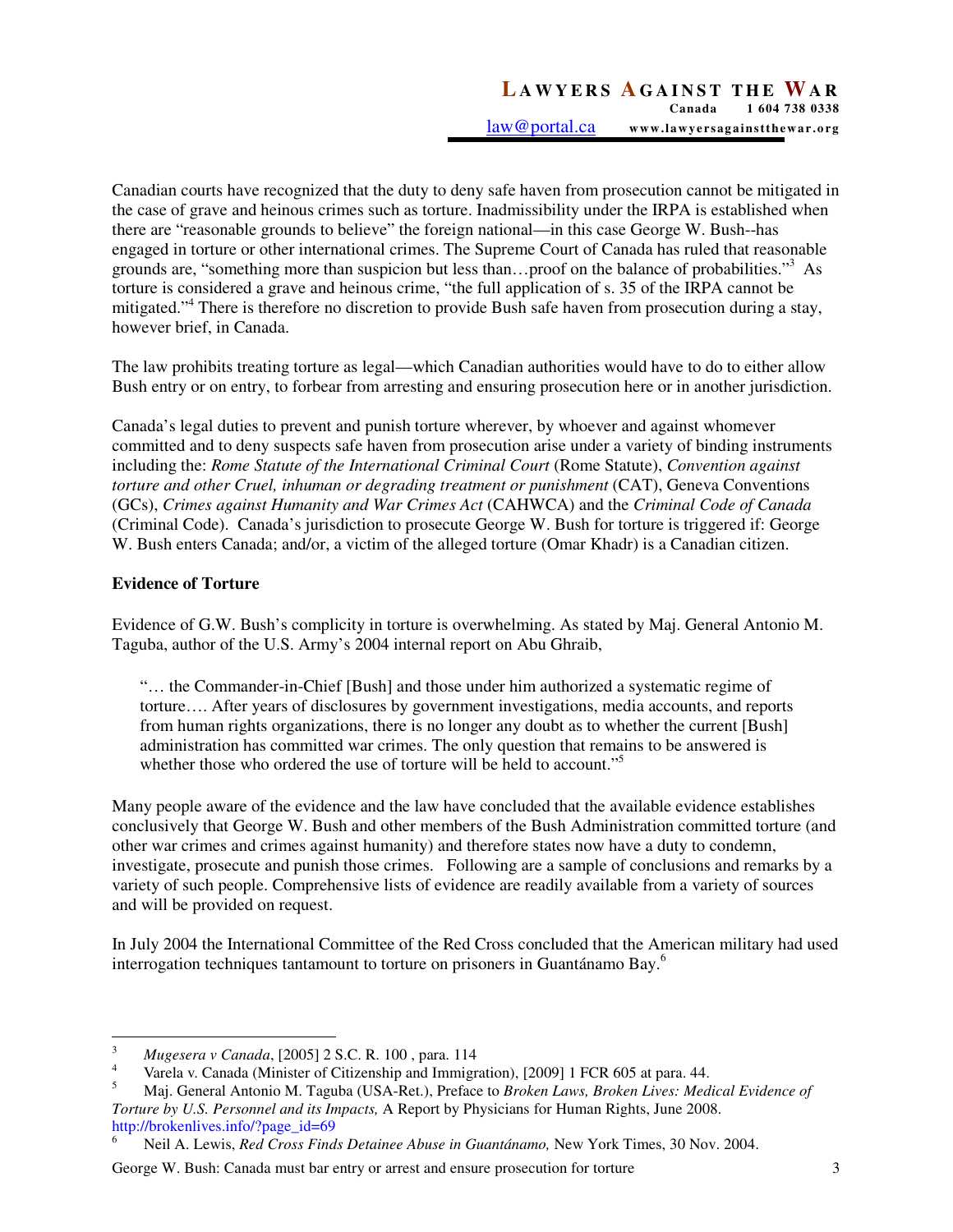In a February 2006 report, a group of UN experts concluded that sleep deprivation for several consecutive days, enforced isolation, the use of dogs, and exposure to extreme temperatures were all being used at Guantánamo Bay prison by US officials and that these interrogation methods met all five elements of torture (perpetrated by government official, had a clear purpose, committed intentionally, victims in a position of powerlessness and caused severe physical or mental pain or suffering.) $^7$ 

In May 2006, the UN Committee on Torture called on the US to close Guantánamo Bay prison, to eradicate the use of torture by military and civilian personnel and to rescind authority to use any interrogation method that constitutes torture or cruel, inhuman or degrading treatment or punishment.<sup>8</sup>

In June 2007 the Council of Europe Parliamentary Assembly report by Senator Dick Marty concluded that

"the CIA [the US Central Intelligence Agency] committed a whole series of illegal acts in Europe by abducting individuals, detaining them in secret locations and subjecting them to interrogation techniques tantamount to torture.<sup>9</sup>

In December 2008 the US Senate Armed Services Committee concluded,

"senior officials [Bush and others] in the United States government solicited information on how to use aggressive techniques, redefined the law to create the appearance of their legality, and authorized their use against detainees."<sup>10</sup>

In January 2009 Manfred Nowak, then the UN Special Rapporteur on Torture said,

"The evidence is sitting on the table…There is no avoiding the fact that this was torture… The government of the United States is required to take all necessary steps to bring George W. Bush and Donald Rumsfeld before a court."<sup>11</sup>

In February 2009, UN Special Rapporteur Martin Scheinin reached the same conclusion,

"…the United States has created a comprehensive system of extraordinary renditions, prolonged and secret detention, and practices that violate the prohibition against torture and other forms of ill-treatment….States must not aid or assist in the commission of acts of torture, or recognize

Magazine, 21 Jan. 2009.

 $\overline{a}$ 7 Situation of detainees at Guantánamo Bay Report of the Chairperson-Rapporteur of the Working Group on Arbitrary Detention, Leila Zerrougui; the Special Rapporteur on the independence of judges and lawyers, Leandro Despouy; the Special Rapporteur on torture and other cruel, inhuman or degrading treatment or punishment,

Manfred Nowak; the Special Rapporteur on freedom of religion or belief, Asma Jahangir; and the Special Rapporteur on the right of everyone to the enjoyment of the highest attainable standard of physical and mental health, Paul Hunt, E/CN.4/2006/120, 27 February 2006, at paras. 51 and 52.

<sup>8</sup> Conclusions and recommendations of the Committee against Torture: UNITED STATES OF AMERICA, Doc. CAT/C/USA/CO/2 25 July 2006, paras 22, 24 and 26.

<sup>9</sup> Dick Marty, Council of Europe Parliamentary Assembly, Secret detentions and illegal transfers of detainees involving council of Europe member states: second report, CoE Doc. 11302 rev, 11 June 2007 at pp. 7 para. 9

<sup>10</sup> *Senate Armed Services Committee Inquiry Into The Treatment Of Detainees In U.S. Custody*, Dec. 11, 2008., Executive Summary, p. xii. http://armed-

services.senate.gov/Publications/Detainee%20Report%20Final\_April%2022%202009.pdf

<sup>11</sup> Scott Horton, *UN Rapporteur: Initiate criminal proceedings against Bush and Rumsfeld now*, Harpers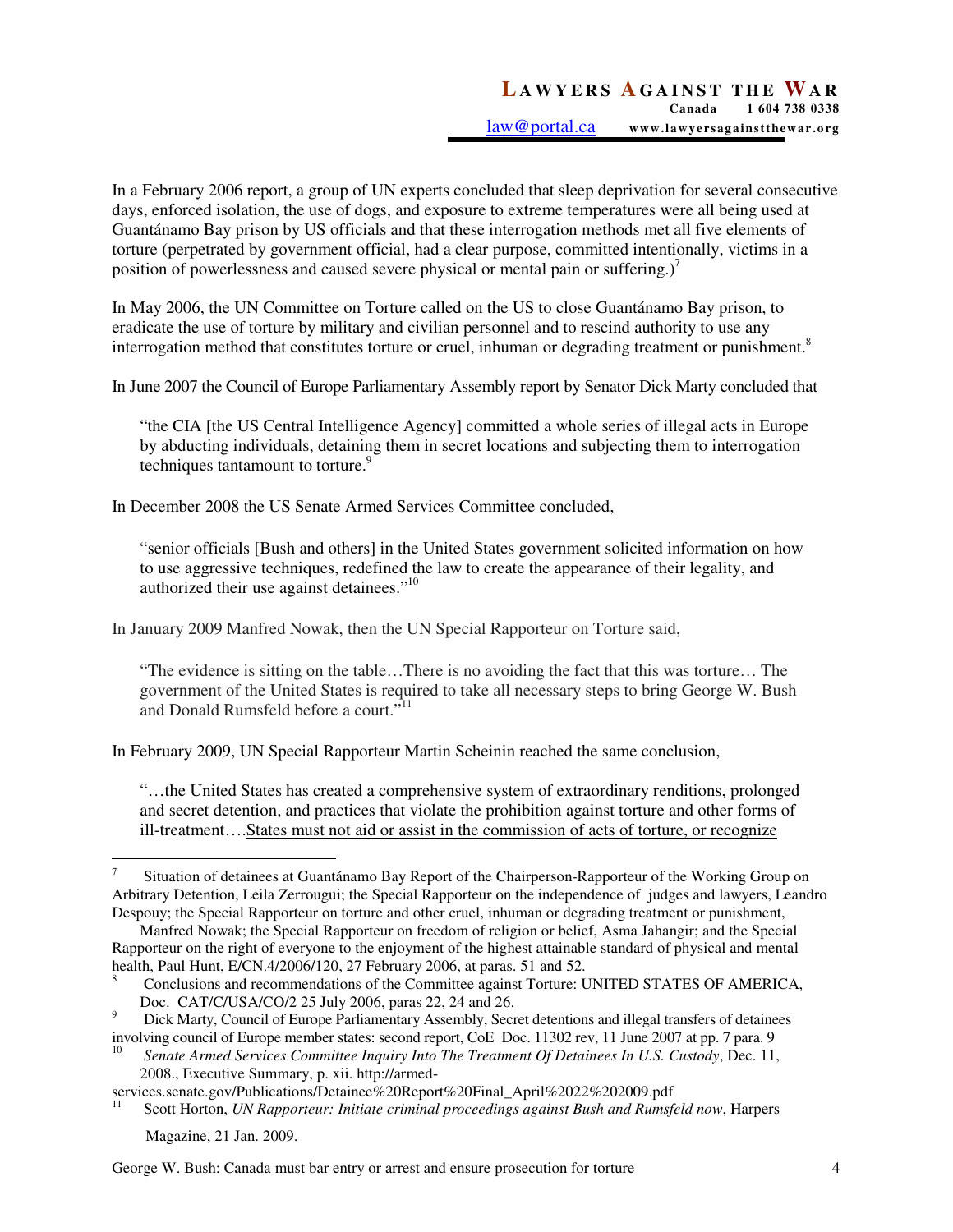such practices as lawful, …Under international human rights law, States are under a positive obligation to conduct independent investigations into alleged violations of the right to life, freedom from torture or other inhuman treatment, enforced disappearances or arbitrary detention, to bring to justice those responsible for such acts, and to provide reparations where they have participated in such violations."<sup>12</sup> (underlining added)

On March 4 2009, then UN General Assembly President Miguel d'Escoto Brockmann, on March 4, 2009 concluded,

"The [Bush Administration] aggressions against Iraq and Afghanistan and their occupations constitute atrocities that must be condemned and repudiated by all who believe in the rule of law in international relations,"

In May 2009 former Vice President Dick Cheney publicly stated that George W. Bush authorized the use of torture,

" I mean it was a presidential-level decision. And the decision went to the president. He signed off on it." $^{13}$ 

In his 2010 memoirs, George W. Bush admitted to authorizing the use of interrogation techniques that constitute torture such as water boarding.<sup>14</sup>

In February 2011 Bush cancelled a trip<sup>15</sup> to Switzerland because he faced the risk of prosecution for torture. Human Rights groups had called on the Swiss government to arrest him and open a criminal investigation if he entered the country citing Switzerland's legal obligations under CAT. The New Yorkbased Center for Constitutional Rights and the Berlin-based European Center for Constitutional and Human Rights, backed by many others—released and threatened to file a 45-page indictment backed up by a 2,500 page summary of evidence of Bush's role in authorizing, directing and supervising torture used at U.S. controlled prison including Bagram Afghanistan, Abu Ghraib, Iraq and Guantanamo Bay Cuba.<sup>16</sup>

Reed Brody of Human Rights Watch commented, "I'm surprised he (Bush) would even consider visiting a country that has ratified the torture convention and which takes its responsibilities seriously."<sup>17</sup>

In June 2011 Human Rights Watch published an extensive report concluding that members of the Bush administration had used torture and should be prosecuted.<sup>18</sup>

 $12\,$ Report of the Special Rapporteur on the promotion and protection of human rights and fundamental freedoms while countering terrorism, Martin Scheinin, A/HRC/10/3,4 February 2009.

<sup>13</sup> 10 May 2009 CBS, Face the Nation. http://www.enduringamerica.com/may-2009/2009/5/9/video-andtranscript-dick-cheney-on-face-the-nation-10-may.html<br><sup>14</sup> Decision Points Crown Publishing Group 2010.p

 $Decision Points$ , Crown Publishing Group 2010, p. 169-71.

<sup>&</sup>lt;sup>15</sup> Bush was reported to be coming to Geneva to speak at the Keren Hayesod's annual dinner on Feb. 12, 2011.<br><sup>16</sup> Braliminery Indictment for Torture: George W. Bush Brought Burguet to the Convention Agginst Torture:

<sup>16</sup> Preliminary Indictment for Torture: George W. Bush Brought Pursuant to the Convention Against Torture; http://ccrjustice.org/files/FINAL%207%20Feb%20BUSH%20INDICTMENT.pdf

<sup>17</sup> Stephanie Nebehay, *Bush's Swiss visit off after complaints on torture*, Reuters, 5 February 2011. http://www.reuters.com/article/2011/02/05/us-bush-torture-idUSTRE7141CU20110205

<sup>18</sup> Getting Away with Torture: The Bush Administration and Mistreatment of Detainees, Human Rights Watch, June 2011

George W. Bush: Canada must bar entry or arrest and ensure prosecution for torture 5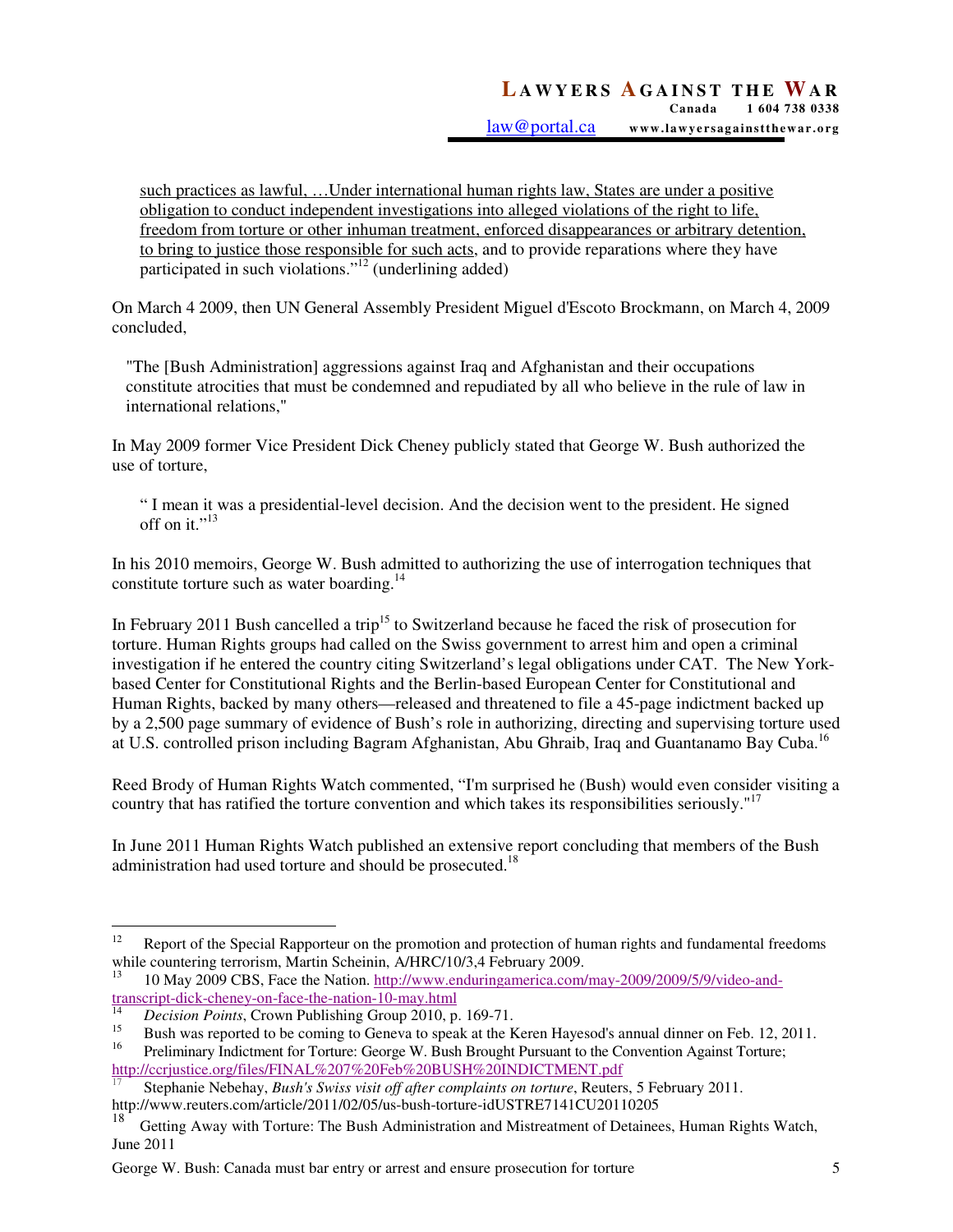## **Duty to prosecute**

The duty to prosecute George W. Bush for torture (and other war crimes and crimes against humanity) once he is in Canada, arises from many sources including: *Crimes against Humanity and War Crimes Act*  (CAHWCA), *Criminal Code of Canada, Rome Statute of the International Criminal Court* (Rome Statute) and *Convention against Torture and other Cruel, Inhuman and Degrading Treatment or Punishment* (CAT). The Rome Statute, obliges Canada generally to, "... exercise its criminal jurisdiction over those responsible for international crimes." CAT, specifically requires Canada to either prosecute or extradite for prosecution any person within Canadian territory, alleged to have committed torture. (Art. 7)

Under CAT, Art. 12, Canada has an urgent duty to investigate allegations of torture and of other cruel, inhuman or degrading treatment as part of its duty to prevent such crimes. The CAT Committee has ruled that delay by a state to investigate allegations of torture *or* inhumane or degrading treatment is itself a violation of CAT.<sup>19</sup> Canada's duty to investigate torture by George W. Bush and other officials of the Bush administration is imperative. It became so in March 2004 when Canada received notice that the US had subjected Omar Khadr to prolonged sleep deprivation and isolation to prepare him for questioning by Canadian officials. The Federal Court confirmed earlier findings of UN experts that this practice was, "…a breach of international human rights law respecting the treatment of detainees under UNCAT and the 1949 Geneva Conventions."**<sup>20</sup>** The duty to prosecute becomes imperative when George W. Bush enters Canada.

Under Article 1 of all Geneva Conventions (GCs), Canada has an obligation to respect and to ensure respect for the Conventions "in all circumstances." Torture and inhuman treatment are grave breaches of the GCs. Having knowledge of grave breaches, Canada is legally required to,

"…search for persons alleged to have committed, or to have ordered to be committed, such grave breaches, and shall bring such persons, regardless of their nationality, before its own courts. It may also, if it prefers, and in accordance with the provisions of its own legislation, hand such persons over for trial to another High Contracting Party concerned, provided such High Contracting Party has made out a prima facie case." (GC III Art. 130; GC IV Art. 146 ;.)

Canada has enacted the jurisdiction to prosecute torture and other grave breaches of the GCs as defined by the Rome Statute, wherever those crimes occur when the victim is a Canadian citizen (Omar Khadr) and/or the suspect (George W. Bush) is in Canada. The *Criminal Code* of Canada (CC) s. 269.1 & 7(3.7) establishes jurisdiction to prosecute torture committed outside Canada in these circumstances.<sup>21</sup> The *Crimes against Humanity and War Crimes Act* (CAHWCA) and the *Geneva Conventions Act* also make torture a crime and establish Canada's jurisdiction to prosecute foreign nationals when the victim is a Canadian citizen and/or when the suspect enters Canada.

George W. Bush: Canada must bar entry or arrest and ensure prosecution for torture 6

<sup>19</sup> <sup>19</sup> See *Halimi-Nedzibi v. Australia* in which a 15-month delay was adjudged a breach of Article 12 and *Blanco Abad v. Spain* where a delay of 32 days was held by the CAT Committee to be a breach of CAT Article 12.

<sup>20</sup> *Khadr v. Canada (Attorney General)*, 2008 FC 807 (CanLII), June 25, 2008, at para. 88. 59 C.R. (6th) 284 • 175 C.R.R. (2d) 345.

 $\overline{21}$  *Criminal Code of Canada,* ss. 269, 7(3.7); *Crimes against Humanity and War Crimes Act,* (2000, c.24) ss. 6(1) (3) & 8(a) (iii), *Geneva Conventions Act*, R.S. 1985 c. G-3.